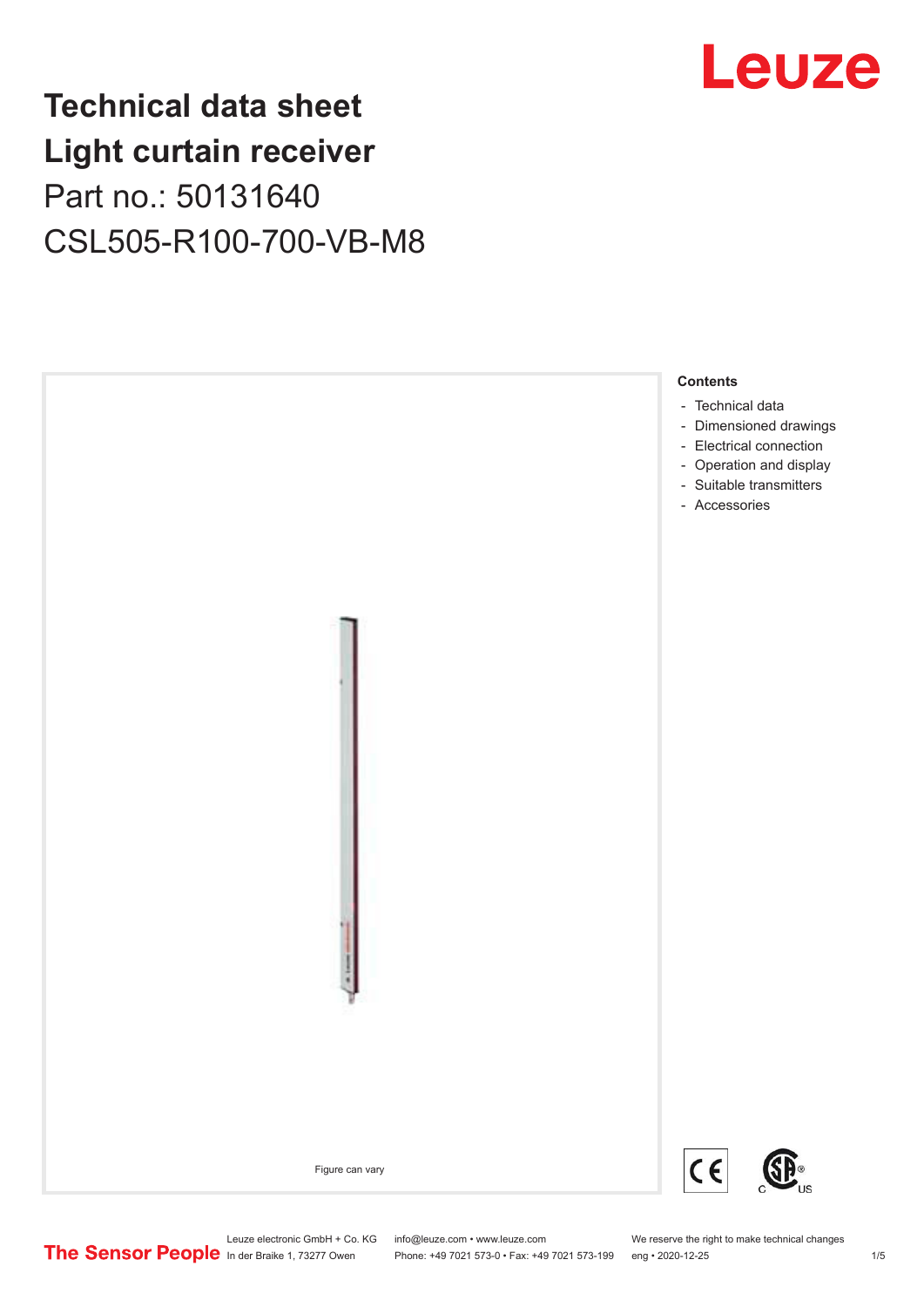### <span id="page-1-0"></span>**Technical data**

# Leuze

**Signal OUT** 

| <b>Basic data</b>                                     |                              | <b>Connection 1</b>            |                      |
|-------------------------------------------------------|------------------------------|--------------------------------|----------------------|
| <b>Series</b>                                         | 505                          | <b>Function</b>                | Signal OU1           |
| <b>Operating principle</b>                            | Throughbeam principle        |                                | Teach input          |
| Device type                                           | Receiver                     |                                | Voltage sup          |
| <b>Application</b>                                    | Precise object detection     | <b>Type of connection</b>      | Connector            |
|                                                       |                              | <b>Thread size</b>             | M <sub>8</sub>       |
| <b>Special version</b>                                |                              | <b>Type</b>                    | Male                 |
| <b>Special version</b>                                | Crossed-beam scanning        | <b>Material</b>                | Metal                |
|                                                       | Diagonal-beam scanning       | No. of pins                    | 4 -pin               |
|                                                       | Parallel-beam scanning       | Encoding                       | A-coded              |
|                                                       | Teach input                  |                                |                      |
|                                                       | Warning output               | <b>Mechanical data</b>         |                      |
|                                                       |                              | Design                         | Cubic                |
| <b>Optical data</b>                                   |                              | Dimension (W x H x L)          | 10 mm x 97           |
|                                                       |                              | <b>Housing material</b>        | Metal                |
| <b>Operating range</b>                                | Guaranteed operating range   | <b>Metal housing</b>           | Aluminum             |
| <b>Operating range</b>                                | 0.35m                        | Lens cover material            | Plastic              |
| <b>Measurement field length</b>                       | 700 mm                       | <b>Housing color</b>           | Silver               |
| <b>Number of beams</b>                                | 8 Piece(s)                   | Type of fastening              | Through-ho           |
| <b>Beam spacing</b>                                   | 100 mm                       |                                |                      |
| <b>Measurement data</b>                               |                              | <b>Operation and display</b>   |                      |
|                                                       |                              | Type of display                | LED                  |
| Minimum object diameter                               | 102.5 mm                     | <b>Number of LEDs</b>          | 2 Piece(s)           |
| <b>Electrical data</b>                                |                              | Type of configuration          | Software             |
|                                                       |                              |                                | Via pin ass          |
| <b>Protective circuit</b>                             | Inductive protection         |                                |                      |
|                                                       | Polarity reversal protection | <b>Environmental data</b>      |                      |
|                                                       | Short circuit protected      | Ambient temperature, operation | $-3050$ °            |
|                                                       |                              | Ambient temperature, storage   | $-4065$ $^{\circ}$ ( |
| Performance data                                      |                              |                                |                      |
| Supply voltage $U_{\rm B}$                            | 18  30 V, DC                 | <b>Certifications</b>          |                      |
| <b>Outputs</b>                                        |                              | Degree of protection           | IP 65                |
| Number of digital switching outputs 2 Piece(s)        |                              | <b>Protection class</b>        | III                  |
|                                                       |                              | <b>Standards applied</b>       | EN 60947-            |
| <b>Switching outputs</b>                              |                              |                                |                      |
|                                                       |                              | <b>Classification</b>          |                      |
| <b>Switching output 1</b>                             |                              | <b>Customs tariff number</b>   | 90314990             |
| <b>Switching element</b>                              | Transistor, Push-pull        | eCl@ss 5.1.4                   | 27270910             |
| <b>Switching principle</b>                            | Light/dark reversible        | eCl@ss 8.0                     | 27270910             |
|                                                       |                              | eCl@ss 9.0                     | 27270910             |
| <b>Switching output 2</b><br><b>Switching element</b> | Transistor, Push-pull        | eCl@ss 10.0                    | 27270910             |
| <b>Switching principle</b>                            | Light/dark reversible        | eCl@ss 11.0                    | 27270910             |
|                                                       |                              | <b>ETIM 5.0</b>                | EC002549             |
| <b>Timing</b>                                         |                              | <b>ETIM 6.0</b>                | EC002549             |
|                                                       |                              | <b>ETIM 7.0</b>                | EC002549             |
| Cycle time                                            | 12 ms                        |                                |                      |
| Response time per beam                                | $1,000 \,\mu s$              |                                |                      |

#### **Connection**

**Number of connections** 1 Piece(s)

|                                | Teach input                   |
|--------------------------------|-------------------------------|
|                                | Voltage supply                |
| <b>Type of connection</b>      | Connector                     |
| <b>Thread size</b>             | M <sub>8</sub>                |
| <b>Type</b>                    | Male                          |
| <b>Material</b>                | Metal                         |
| No. of pins                    | 4-pin                         |
| Encoding                       | A-coded                       |
| <b>Mechanical data</b>         |                               |
| Design                         | Cubic                         |
| Dimension (W x H x L)          | 10 mm x 970 mm x 27 mm        |
| <b>Housing material</b>        | Metal                         |
| <b>Metal housing</b>           | Aluminum                      |
| Lens cover material            | Plastic                       |
| <b>Housing color</b>           | Silver                        |
| <b>Type of fastening</b>       | Through-hole mounting         |
| <b>Operation and display</b>   |                               |
| Type of display                | LED                           |
| <b>Number of LEDs</b>          | 2 Piece(s)                    |
| Type of configuration          | Software                      |
|                                | Via pin assignment            |
| <b>Environmental data</b>      |                               |
| Ambient temperature, operation | $-3050 °C$                    |
| Ambient temperature, storage   | $-40$ 65 °C                   |
|                                |                               |
| <b>Certifications</b>          |                               |
| Degree of protection           | IP 65                         |
| <b>Protection class</b>        | Ш                             |
| <b>Standards applied</b>       | EN 60947-5-2 (German version) |
| <b>Classification</b>          |                               |
| <b>Customs tariff number</b>   | 90314990                      |
| eCl@ss 5.1.4                   | 27270910                      |
| eCl@ss 8.0                     | 27270910                      |
| eCl@ss 9.0                     | 27270910                      |
| eCl@ss 10.0                    | 27270910                      |
| eCl@ss 11.0                    | 27270910                      |
| <b>ETIM 5.0</b>                | EC002549                      |

**Connection 1**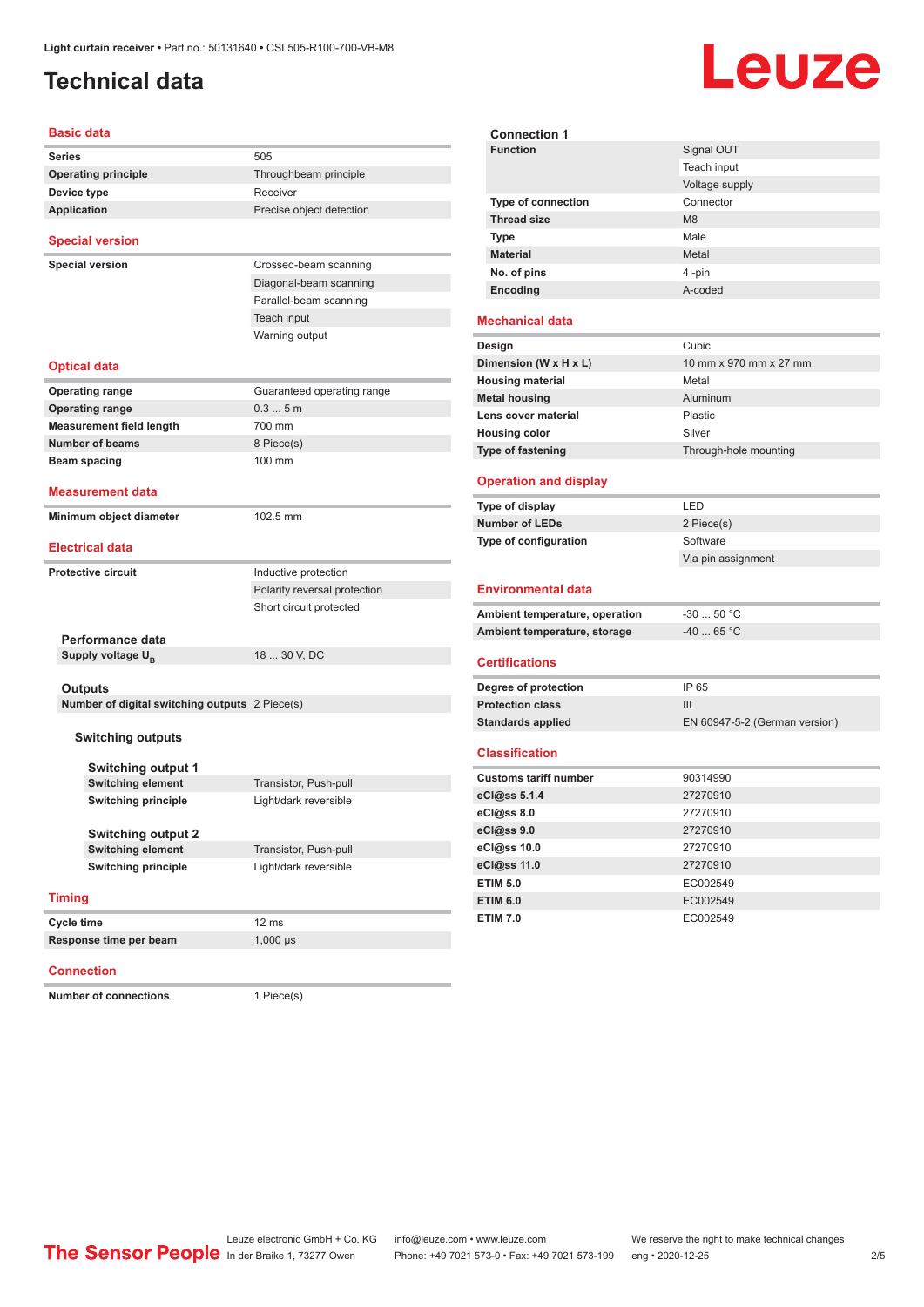#### <span id="page-2-0"></span>**Dimensioned drawings**

Leuze

All dimensions in millimeters



Observe the exact dimensions in the chapter "Technical data, dimensioned drawings" in the operating instructions.

### **Electrical connection**

**Connection 1**

| <b>Function</b>           | Signal OUT     |
|---------------------------|----------------|
|                           | Teach input    |
|                           | Voltage supply |
| <b>Type of connection</b> | Connector      |
| <b>Thread size</b>        | M <sub>8</sub> |
| <b>Type</b>               | Male           |
| <b>Material</b>           | Metal          |
| No. of pins               | 4-pin          |
| Encoding                  | A-coded        |

#### **Pin Pin assignment**

| $\overline{2}$          | OUT 1 / Teach-in / Warning output |
|-------------------------|-----------------------------------|
| 3                       | <b>GND</b>                        |
| $\overline{\mathbf{A}}$ | OUT <sub>2</sub>                  |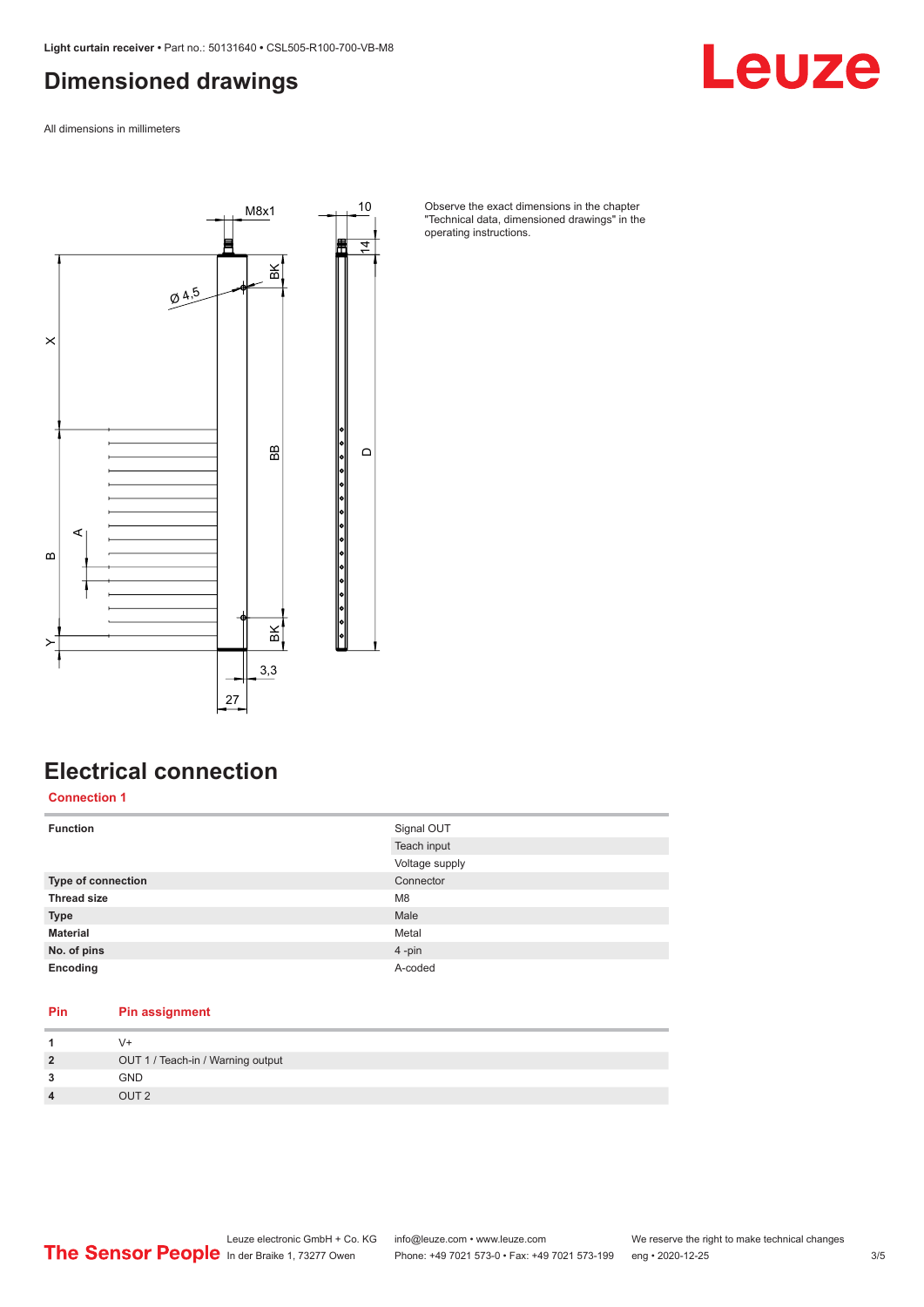#### <span id="page-3-0"></span>**Operation and display**

## Leuze

| <b>Display LED 1</b>       | <b>Display LED 2</b>       | <b>Meaning</b>                   |
|----------------------------|----------------------------|----------------------------------|
| Off                        | Off                        | Off                              |
| Red, continuous light      | Red, continuous light      | Operational readiness            |
| Red, continuous light      | Off                        | Object detected                  |
| Red, flashing              | Red, continuous light      | Ready with minor error           |
| Red, flashing              | Off                        | Object detected with minor error |
| Red, double flash          | Off                        | Configuration error              |
| Red, flashing in phase     | Red, flashing in phase     | Serious error A                  |
| Red, flashing out of phase | Red, flashing out of phase | Serious error B                  |
| Red, continuous light      | Red, double flash          | Teach event successful           |

#### **Suitable transmitters**

| Part no. | <b>Designation</b>        | <b>Article</b>               | <b>Description</b>                                                                                                                                                                                   |
|----------|---------------------------|------------------------------|------------------------------------------------------------------------------------------------------------------------------------------------------------------------------------------------------|
| 50131674 | CSL505-T100-700-<br>VB-M8 | Light curtain<br>transmitter | Application: Precise object detection<br>Special version: Diagonal-beam scanning, Crossed-beam scanning, Parallel-<br>beam scanning<br>Operating range: 0.3  5 m<br>Connection: Connector, M8, 4-pin |

#### **Accessories**

### Connection technology - Connection cables

|   | Part no. | <b>Designation</b> | <b>Article</b>   | <b>Description</b>                                                                                                                                |
|---|----------|--------------------|------------------|---------------------------------------------------------------------------------------------------------------------------------------------------|
| Ī | 50130856 | KD U-M8-4A-P1-050  | Connection cable | Connection 1: Connector, M8, Axial, Female, 4-pin<br>Connection 2: Open end<br>Shielded: No<br>Cable length: 5,000 mm<br>Sheathing material: PUR  |
|   | 50130850 | KD U-M8-4A-V1-050  | Connection cable | Connection 1: Connector, M8, Axial, Female, 4 -pin<br>Connection 2: Open end<br>Shielded: No<br>Cable length: 5,000 mm<br>Sheathing material: PVC |
|   | 50130869 | KD U-M8-4W-V1-020  | Connection cable | Connection 1: Connector, M8, Angled, Female, 4-pin<br>Connection 2: Open end<br>Shielded: No<br>Cable length: 2,000 mm<br>Sheathing material: PVC |

#### Configuration devices

|                          | Part no. | <b>Designation</b> | <b>Article</b> | <b>Description</b>                                            |
|--------------------------|----------|--------------------|----------------|---------------------------------------------------------------|
| <b>Expertise Service</b> | 50132069 | CSL505-Interface   | Module         | Connection: Sub-D<br>Functions: Configuration and test device |